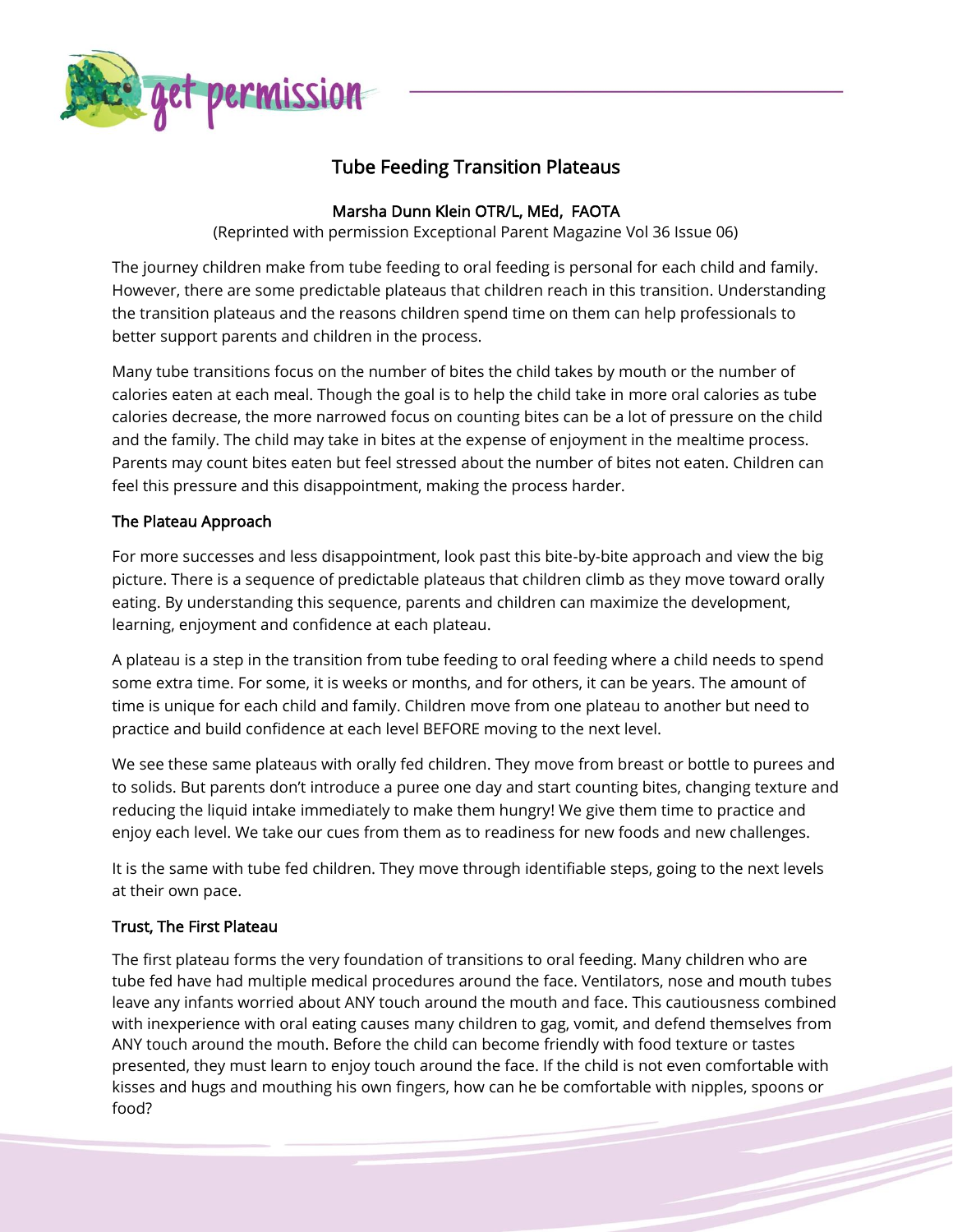In the first plateau, parents offer opportunities for the child to trust the sensation of touch around the face. Parents provide kisses, hugs, and massage that are loving, tender and predictable so the child learns not all touch is scary. The child gives permission to get closer to his mouth as he snuggles into the touch, with less gagging and pushing away, and more enjoyment. If the child gags when the cheeks are kissed, parents can start in friendlier territory like the hand, arms, shoulders, or neck and move towards the mouth. Parents can help children discover their own fingers and toes. They can create playful games and songs where touch to the face is part of the interaction. A puppet can kiss up the child's arms to the face. A stuffed toy can nibble on the child's nose. A cloth can be playfully removed from the child's face in a game of " peekaboo". The secret to success in each of these activities is to be tender and predictable.

The goal of this plateau is for the child to trust kisses and touch around the face and comfortably bring fingers to the mouth. By the end of this plateau, the child initiates these mouth play activities and can enjoy them enthusiastically.

#### Exploration Plateau

To become oral eaters, children need to become comfortable with food. Comfort with food comes from interaction with it and not just eating it. Parents often hand food to a child and say "try it" meaning, " put it in your mouth and eat it." For many cautious children this is entirely too scary, and if the parent insists, it may undermine the trust gained in the last plateau.

"Try it" may need to be redefined as being near it, smelling it, touching it, handing it to others, putting it to the lips, or putting it in the mouth and then spitting it out, and finally, putting it in the mouth and chewing or swallowing it. Adults create an environment where any type of "trying it" is celebrated.

In Exploration Plateau parents offer opportunities for the child to explore by mouth by providing toys of different soft, friendly, and "mouthable" textures. Once the child enjoys mouthing, the medical team will determine if it is safe to introduce food tastes.

Adults can then offer a variety of tastes on the child's fingers and familiar toys. Fingers and toys can be dipped in milk, juice, broth or a tiny amount of puree. Adults can creatively offer a variety of tastes and textures watching carefully which ones the child enjoys enough to try again.

The goal of the Exploration Plateau is for the child to become comfortable interacting with foods and textures, but the child is not yet taking quantity. It's not yet time to count bites!

#### Confidence and Variation Plateau

Parents help children develop confidence and food enjoyment during this next plateau by providing opportunities to interact with foods in many different ways.

Start by offering familiar foods the child enjoys. Make changes from that safe base. These changes can be with the food itself or the presentation of the food.

The child who likes yogurt may be offered it off a regular spoon, a large spoon, the wrong end of a spoon, a fork, a toy, a finger, a cookie or even an apple slice. Guacamole can be eaten off a cracker, chip or pretzel. Soup can be tried from a spoon, a straw, a cup, or used as a dip and enjoyed off a carrot stick, piece of broccoli, or zucchini. Wet foods can become dips. Dry foods can become dippers. Crumbs can be added to the top of the spoonful, under the spoon, or in the mixture. If the child likes the texture of yogurt, other wet and smooth foods can be offered.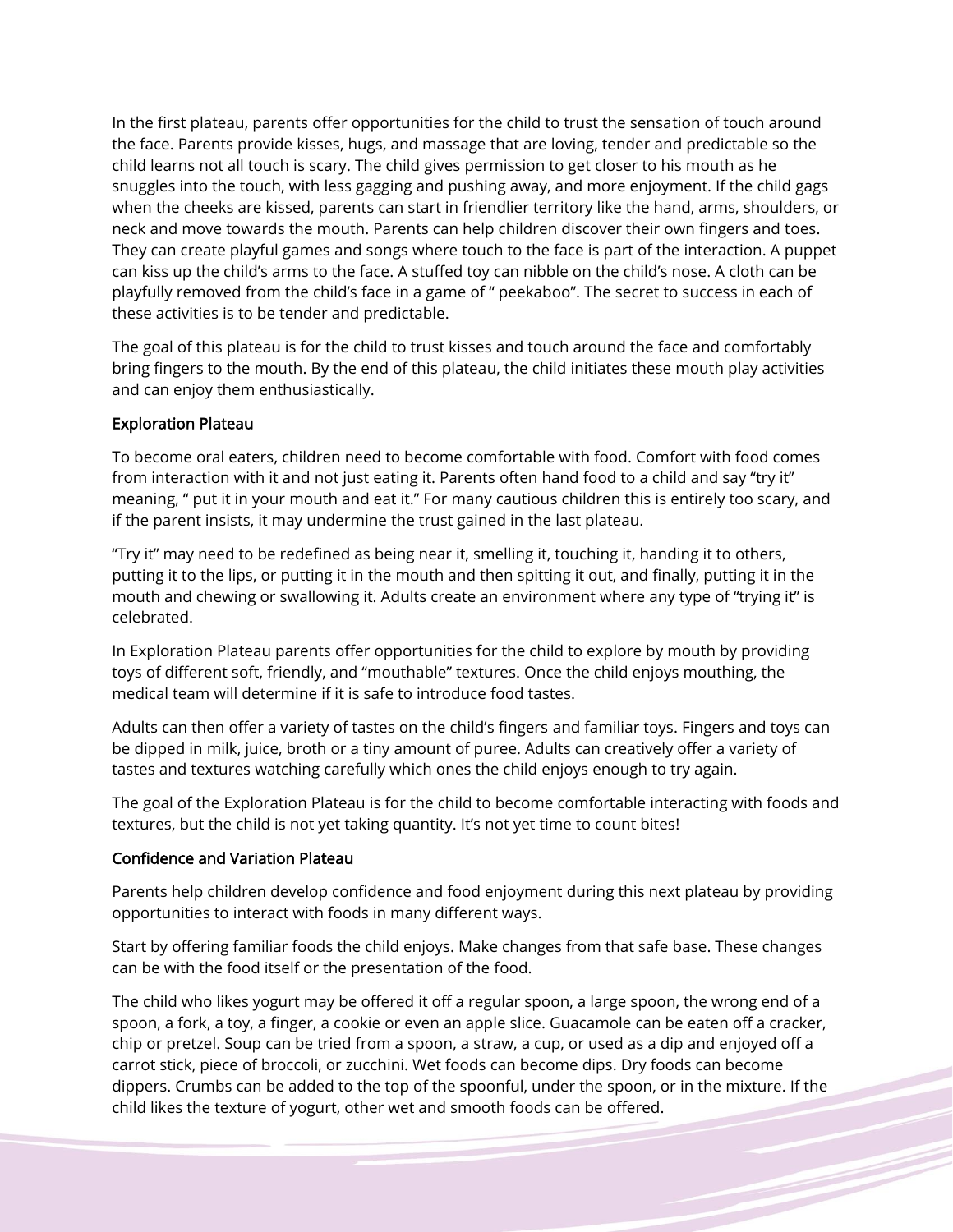Food timing is important. Oral foods should be offered while the child receives the tube meal so he can develop a positive association between a filled tummy and oral foods. For so many children, the relationship has never developed, or the child may have a negative relationship with food that has made them sick or uncomfortable. During this Confidence and Variation Plateau, children begin seeing themselves as oral eaters, and part of family mealtimes!

Parents can offer enjoyable mealtime experiences that don't just focus on actual eating. Older children can participate in meal preparation. They can bake cookies or make blender drinks. They can add foods to a salad or spread butter on a cracker. When the focus is on the interaction with the food, comfort increases and gradually there will be enough familiarity to try it. As children become older, they proudly participate in serving food, handing food to others and setting or clearing the table. This gives the child opportunities to participate in mealtimes in positive ways while learning to be comfortable with food intake.

Confidence and enjoyment are also developed when the skills of mealtime are mastered—successes with spoons and forks, cups and straws, and successes with wet, dry, thick and thin foods. Variation is developed as the child learns to control different size cups or straws, and foods of different flavor, texture and quantity.

Children should learn to enjoy four or five foods in every food group. When they eat a variety of foods, parents are more confident in the child's nutrition and feel less pressure later as the tube feeding calories are decreased. Too many transitions to oral eating become very complicated when the child just likes one or two foods, and, all of a sudden, the team takes away calories. Why would a child who has just become comfortable with yogurt suddenly eat a balanced diet if calories are reduced? In the Confidence and Variation Plateau children learn to enjoy and be confident eating a variety of foods and mastering the skills of eating and drinking without the pressure of calorie reduction.

## Explore Appetite

Another important part of this plateau is exploring the child's ability to respond to appetite. For parents to consider tube removal, they need to be confident that the child feels hunger and is internally motivated to eat. Up to now, the child has eaten in imitation of others as a social response, not as a hunger response. But when the tube is finally removed, the motivation for adequate intake needs to come from within the child, an internal motivation, not just to please adults or in response to adult pressure. If the tube is removed without achievement of internal motivation, taking in enough food at each meal continues to be the parent responsibility. Pressure continues. No one feels good with this pressure.

Exploratory Appetite Challenges offered during the Confidence and Variation Plateau allows parents to explore the child's hunger WITHOUT reducing calories. Tube feedings are ideally offered in bolus "meals" at regular intervals or a "mealtimes" during the day to simulate a typical oral eating schedule. (Many children need some additional food by drip at night because of the difficulty taking in enough volume in daytime alone.)

The idea is to simulate a routine appetite cycle of hunger and fullness to help the child's body identify these feelings. For example, the child may be offered 6 ounces boluses at 8am, 12pm, 4pm, and 8 pm. Once the child becomes used to this routine, one feeding is "re-arranged" in an Exploratory Appetite Challenge. For example, the 12:00pm feeding may be offered at 1:00pm. Oral foods are offered before the bolus. The goal is to explore if the child demonstrates signs of hunger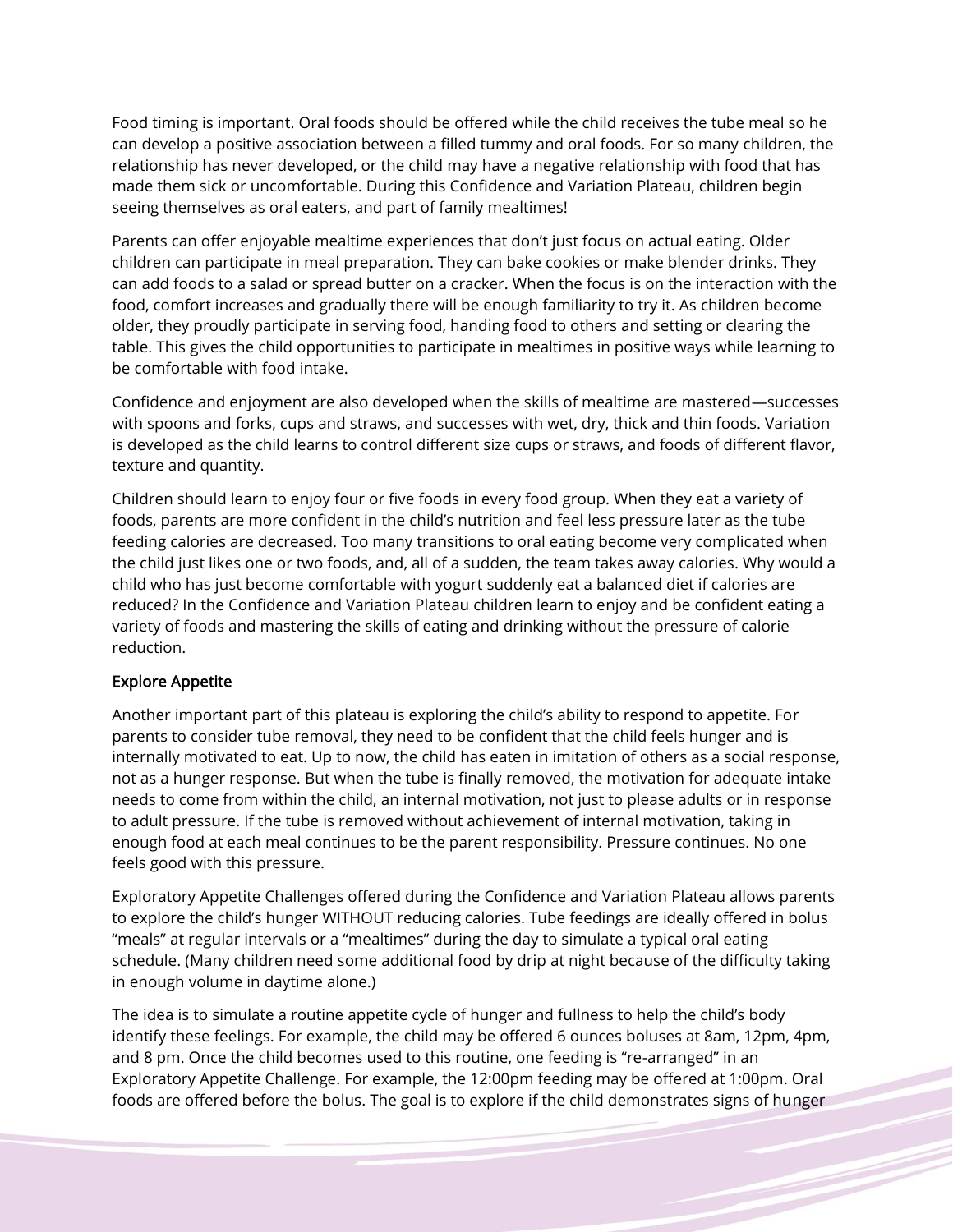by reaching or asking for food, trying new foods or increasing the oral intake in response to this challenge.

Appetite challenges have a beginning and an end and last a set number of days. Open ended challenges tend to cause too much stress for everyone involved and decrease the "exploratory" focus of this challenge. After a three to seven-day duration, the challenge is completed and then the parents see what was learned. How did it work? Did the child try a new food?

The family returns to the old routine again and later may try a new challenge. Perhaps only half of one feeding is given by tube and then replaced at the end of the day. Perhaps a feeding is removed entirely and put at the end of the day. Perhaps a different mealtime is adjusted. Since no calories are removed from the 24-hour feeding schedule in Exploratory Appetite Challenges, the child doesn't lose weight, parents aren't stressed, and the child and parents have the opportunity to better understand the child's hunger.

It is hoped that during the Confidence and Variation Plateau, there would be many opportunities for Exploratory Appetite Challenges as the child is feeling good, gradually increasing confidence and mastery of eating skills and identifying a consistent eating response to hunger. Though oral intake certainly increases during this stage, it's still not time to "count bites". Instead, it's time to celebrate moments of enjoyment, responses to hunger, and skills mastered.

#### Quantity and Hunger Plateau-The Last Plateau

The last plateau is the Quantity and Hunger Plateau. By the time the child moves to this plateau, he's enjoying a variety of foods, feels well, has the eating skills necessary for success and responds to hunger with increased eating. The child is orally eating good quantities of food and drinks and feels like an active and celebrated part of the family mealtime. He has confidence in his mealtime skills and parents are confident that he is growing well and is internally motivated to eat.

The focus of this final plateau is gradual reduction of tube calories as oral calories increase. Parents need to have support in place from the pediatrician, dietitian and feeding team whenever calories are reduced, in order to monitor growth, weight, and hydration. The child MUST be well, have steady growth and be physically ready to consider moving towards tube removal.

Finally, it's time to try Calorie Reduction Appetite Challenges where the amount of calories in the day is reduced in some fashion. Once again, these challenges have a beginning and an end. The feeding team decides on a reduction amount and then tries it for a defined period of time depending on the child's health and skills. The challenge is created conservatively so everyone involved feels the child will succeed. It should not be an open ended "hope he doesn't lose too much weight" approach. This stresses everyone. There also needs to be time for assessment. Was the child ready? Did the child comfortably take in more calories? Did weight stay steady?

A Calorie Reduction Appetite Challenge could reduce one ounce from the tube meal, or four ounces from a meal or one hour of drip-feeding at night. An entire feeding may be removed. They are designed creatively, depending on the child. The child's intake and weight are monitored to see that the child eats more calories per day as tube calories are reduced.

If the challenge has been picked well, everyone is comfortable and little by little more tube calories can be removed. If the child and parents are stressed, the reduction is probably too great and everyone wasn't yet ready. Go back to the regular routine and then try again later.